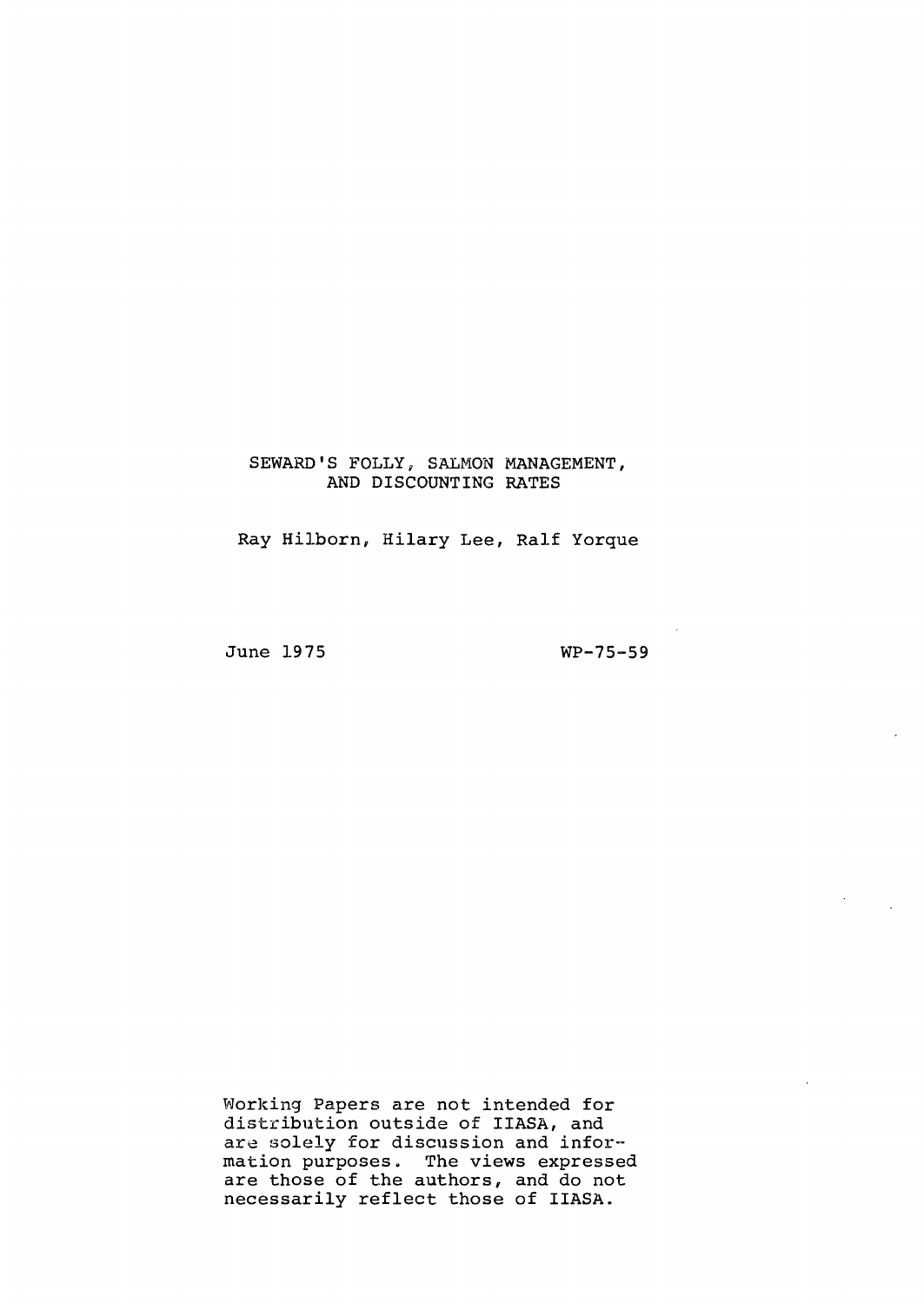$\epsilon$  $\star$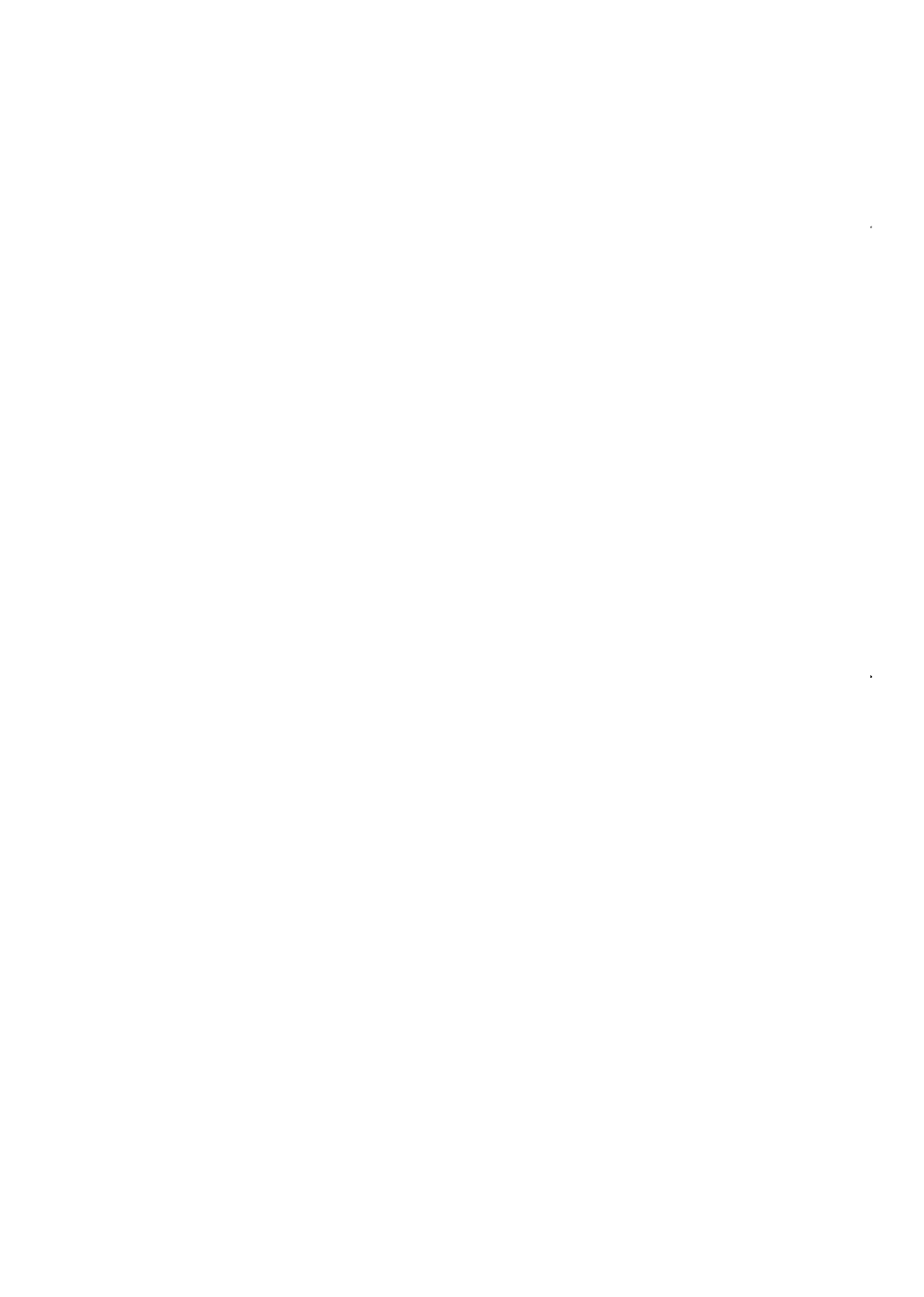## SEWARD'S FOLLY, SALMON MANAGEMENT, AND DISCOUNTING RATES

by

## Ray Hilborn, Hilary Lee, Ralf Yorque

Some months ago, the ecology project gave a series of two IIASA colloquia on some of the approaches to the salmon case study. Part of the presentations dealt with optimization of various components of the salmon system. These optimizations were done using stochastic dynamic programming. Some members of the audience expressed concern over the fact that we had used no discounting. Carl Walters explained that we did this because the management agencies are charged with management in perpetuity and therefore any sort of discounting seems <sup>a</sup> bit inappropriate. Some recent work has shown that optimal management practice of fisheries is seriously affected by discounting rates. The standard example in extremis of this problem has to do with any renewable resource. If the rate at which the resource grows, be it trees, fish or whatever, is less than this discounting rate, then simple economics tell us to completely eliminate the resource. This does ignore the fact that the value of the resource may increase due to scarcity as it is eliminated. However, for anyone managing <sup>a</sup> single salmon watershed or a forest plot such considerations are insignificant. Fortunately, salmon have population growth rates well over 50% per annum, so there is not much chance that economic optimization will tell us to eliminate all salmon stocks. Many other fisheries, though, are less productive, and if discounting rates ever stay at 10% (the official rate in some countries) for very long, we may see our economist friends advising us to catch all of those silly fish while they are still worth some money.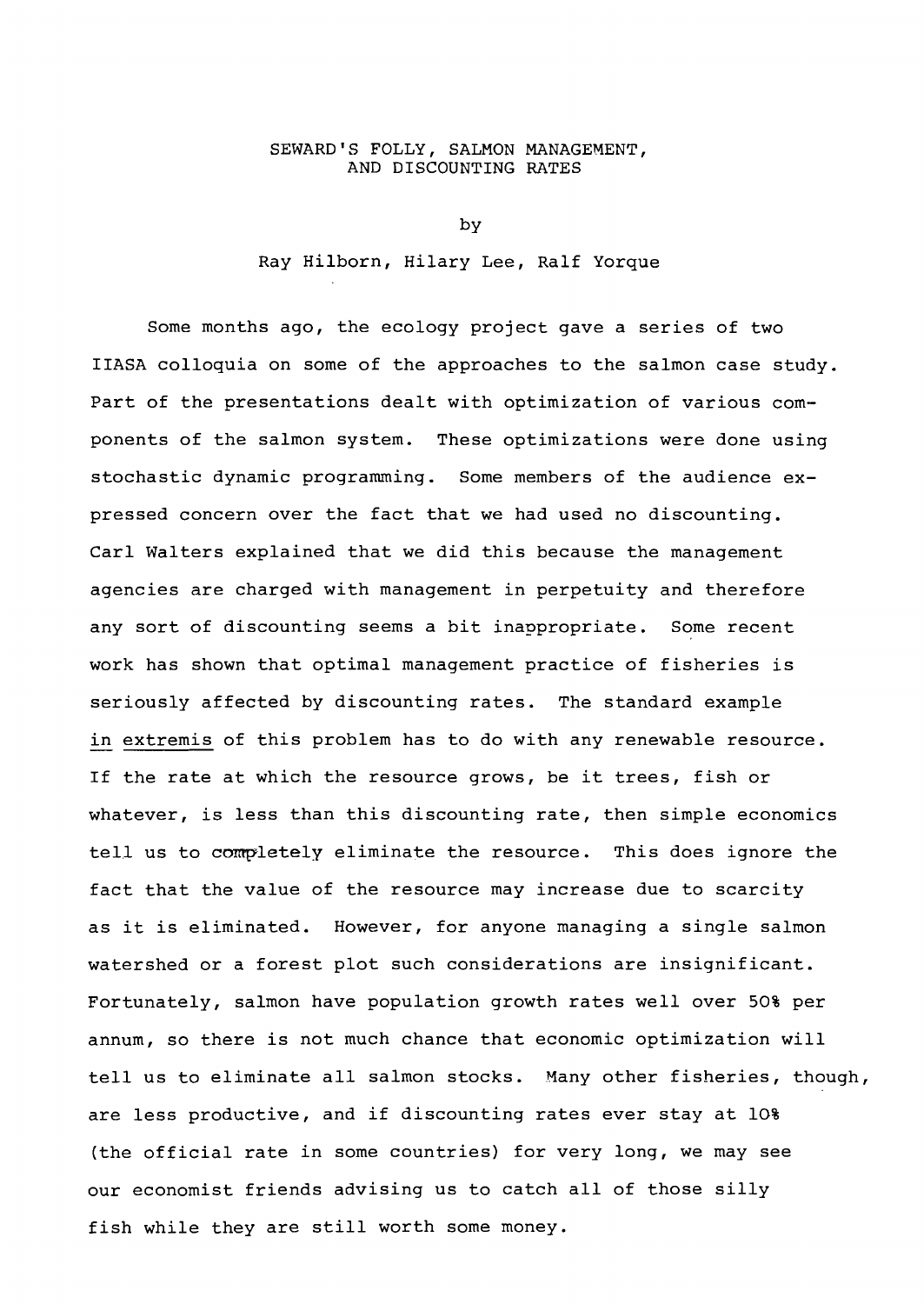What are reasonable discounting rates? This topic is one of the most hotly contested at IIASA, but we have yet to see <sup>a</sup> working paper or research report address this problem. Some rumor has it that Professor Raiffa has produced <sup>a</sup> book that solves this problem. Bill Nordhaus has been heard to say, "I never discount utility, but <sup>I</sup> do discount value." If we are going to discount, what sort of value should we use? Not knowing much economics, and probably being better off because of it, we decided to bake <sup>a</sup> look at some previous large scale regional management systems to see how sensitive the cost-benefit ratio is to the discount rate. This is really <sup>a</sup> variant of the retrospective case study approach. Actually, this whole paper was prompted by <sup>a</sup> brief note we read in some scholarly journal (TIME and STERN come to mind) that if the Indians who sold Manhattan Island for \$24 had put the money into <sup>a</sup> London bank and left it there for the past 350 years, they would have accrued more interest than the entire state of New York is worth. This had apparently been calculated from the prevailing interest rates in London banks during the past 350 years. Turning the tables, this means that really the Dutch traders got <sup>a</sup> very poor deal on their money. Instead of buying some useless open air storeroom for long-houses, they should have put their money in the bank. Any good operations researcher could have done a cost-benefit analysis and told the Dutch traders to hold on to their money and buy Spanish doubloons instead. Sinceour scholarly journal didn't give all the facts of the Manhattan purchase,we decided to rework it from <sup>a</sup> new point of view. For <sup>a</sup> series of discounting rates, we will see how much Manhattan would have to be worth now to have made it <sup>a</sup>

 $-2-$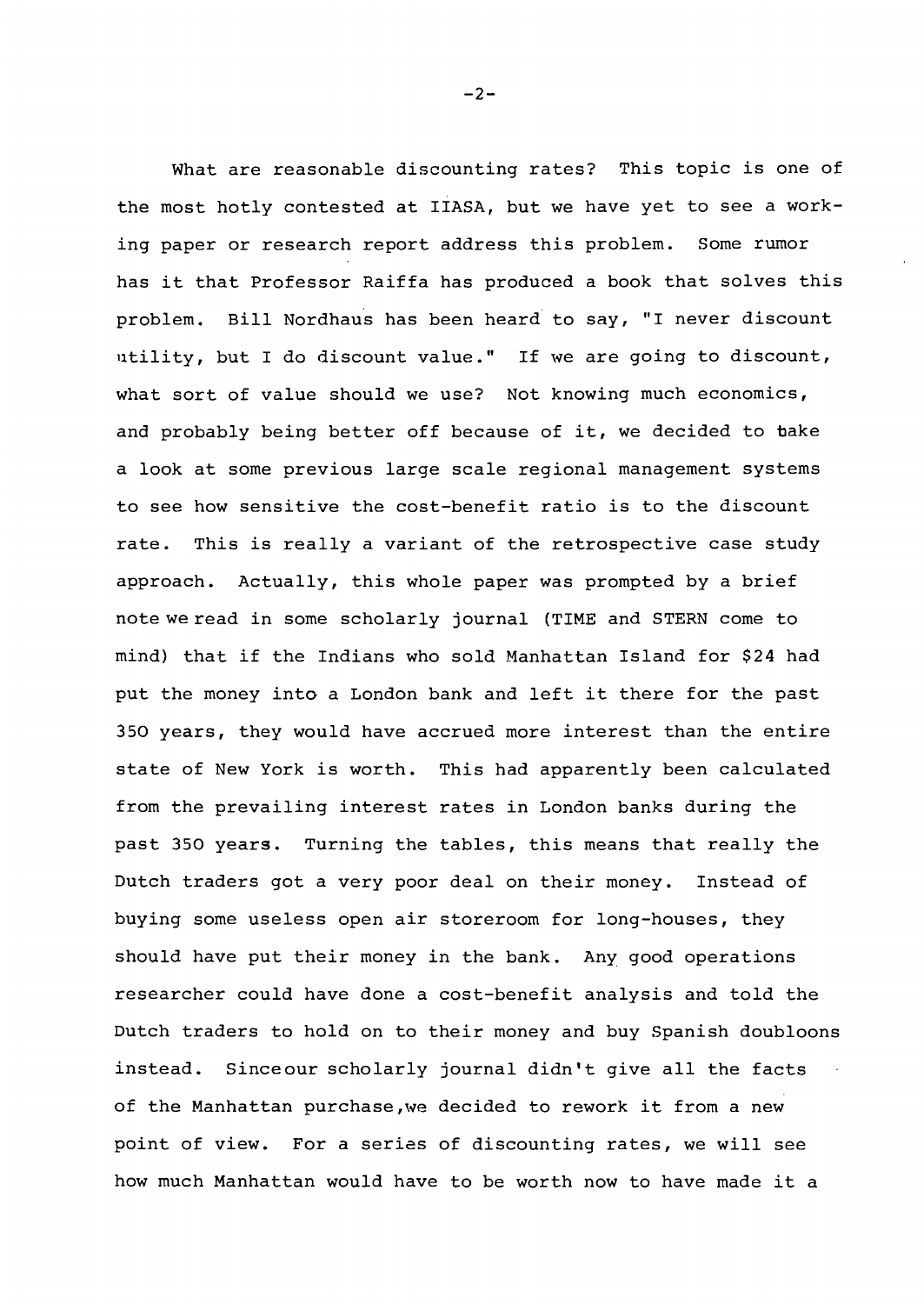good deal. Furthermore, we will see how sensitive the current value of the purchase is to the discounting rate.

Unfortunately, Manhattan was bought a long time ago, 350 years, and some people might think that is <sup>a</sup> bit too long to worry about. God knows IIASA only runs on 5-year agreements. Therefore, we have also looked at two other, more recent, similar investments, the Louisiana Purchase, which was bought from Napoleon when he had cash flow problems for 27 million dollars in 1803, and the purchase of Alaska from Russia by the United States in 1867 for <sup>7</sup> million dollars. These two purchases, like , the purchase of Manhattan, have been often touted as some of the best buys ever made (except, of course, for Xerox stocks in the early days of the company). Table <sup>1</sup> presents the results.

Table 1. Value of the original investment at differing interest rates. All prices in dollars per acre.

## Land Acquisition

|                                                                  | Manhattan<br>Island                                                       | Louisiana<br>Purchase                                           | Alaska                                                  |
|------------------------------------------------------------------|---------------------------------------------------------------------------|-----------------------------------------------------------------|---------------------------------------------------------|
| Year purchased                                                   | 1626                                                                      | 1803                                                            | 1867                                                    |
| Price paid                                                       | \$24                                                                      | \$27,000,000                                                    | \$7,000,000                                             |
| Interest rate                                                    |                                                                           |                                                                 |                                                         |
| 18<br>∴3 Տ<br>5%<br>$7\,$<br>98<br>$11$ $\overline{\phantom{0}}$ | \$.04<br>\$40<br>\$33,000<br>\$24,000,000<br>\$10 billion<br>\$8 trillion | \$.28<br>\$8.11<br>\$207<br>\$5,661<br>\$140,000<br>\$3,000,000 | \$.05<br>\$.45<br>\$3.47<br>\$26.66<br>\$205<br>\$1,466 |

 $-3-$